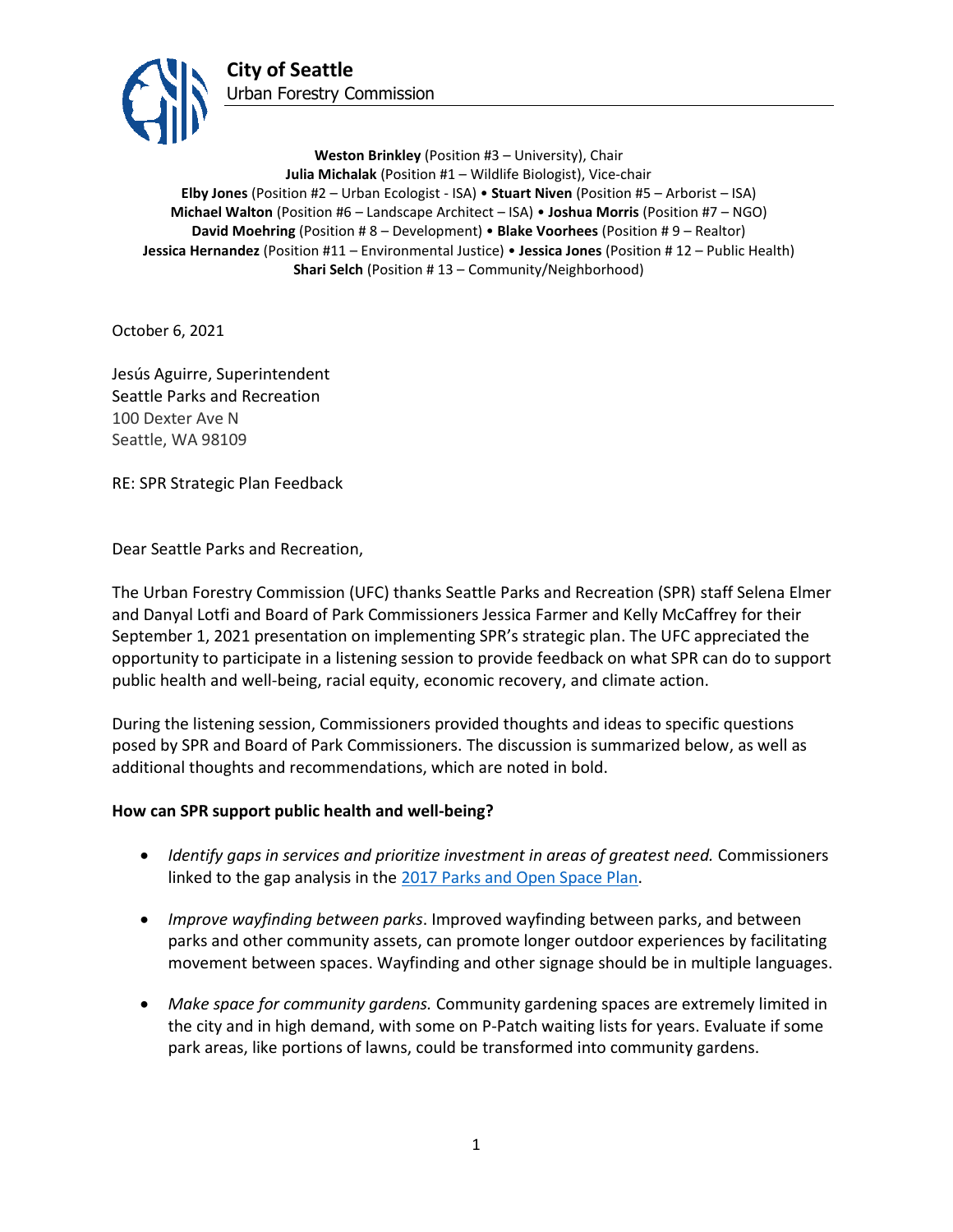- *Reach out to Indigenous groups to expand existing programs that allow for foraging and cultural practices on park lands.* **Consider adjusting policies on foraging, particularly in cases of Indigenous use of plants.**
- *Incorporate more trees and other natural features into existing parks*. Nature contact and experience is increasingly understood to provide significant emotional and health benefits to people. Plan to add additional trees and natural features wherever feasible.
- *Tie park development to land development.* Consider how the development process can be used to create pocket parks. This could help increase housing density and create new park space really close to where people live.
- *Reduce or eliminate pesticide use.* Second-generation anticoagulant rodenticides (SGARs) are commonly used for rodent control in Seattle parks. SGARs have infiltrated the food web and have negative impacts on urban wildlife and pets. Trash containment, exclusion, fertility control, and other non- or less-toxic methods can be used.

## **How can SPR promote racial equity?**

- *Staff events from within the community.* For culturally relevant programming, staff from within the community programs are serving should lead events. Where that is not possible, paying community partners to host events would make residents feel more welcome and also help with local outreach.
- *Improve wayfinding within parks.* Improved wayfinding within parks can help people navigate areas they are unfamiliar with and help individuals escape uncomfortable or unsafe situations.
- *Support community-led affinity group programming.* SPR could offer support and resources to Black, Indigenous, and people of color affinity groups that want to lead events in parks.
- *Consider expansion of culturally relevant open space opportunities.* **Expand use of culturally specific plantings, art and recreation opportunities, to increase equity of benefits received by community.**
- *Work with Indigenous communities on renaming parks and park features.* **Include Indigenous history and land acknowledgements in park kiosks and other informational materials.**

## **How can SPR support economic recovery?**

• *Recruit and hire within the communities that parks serve*. Hire within the communities SPR serves, with an emphasis on BIPOC youth, to create job opportunities and more welcoming park environment for local residents.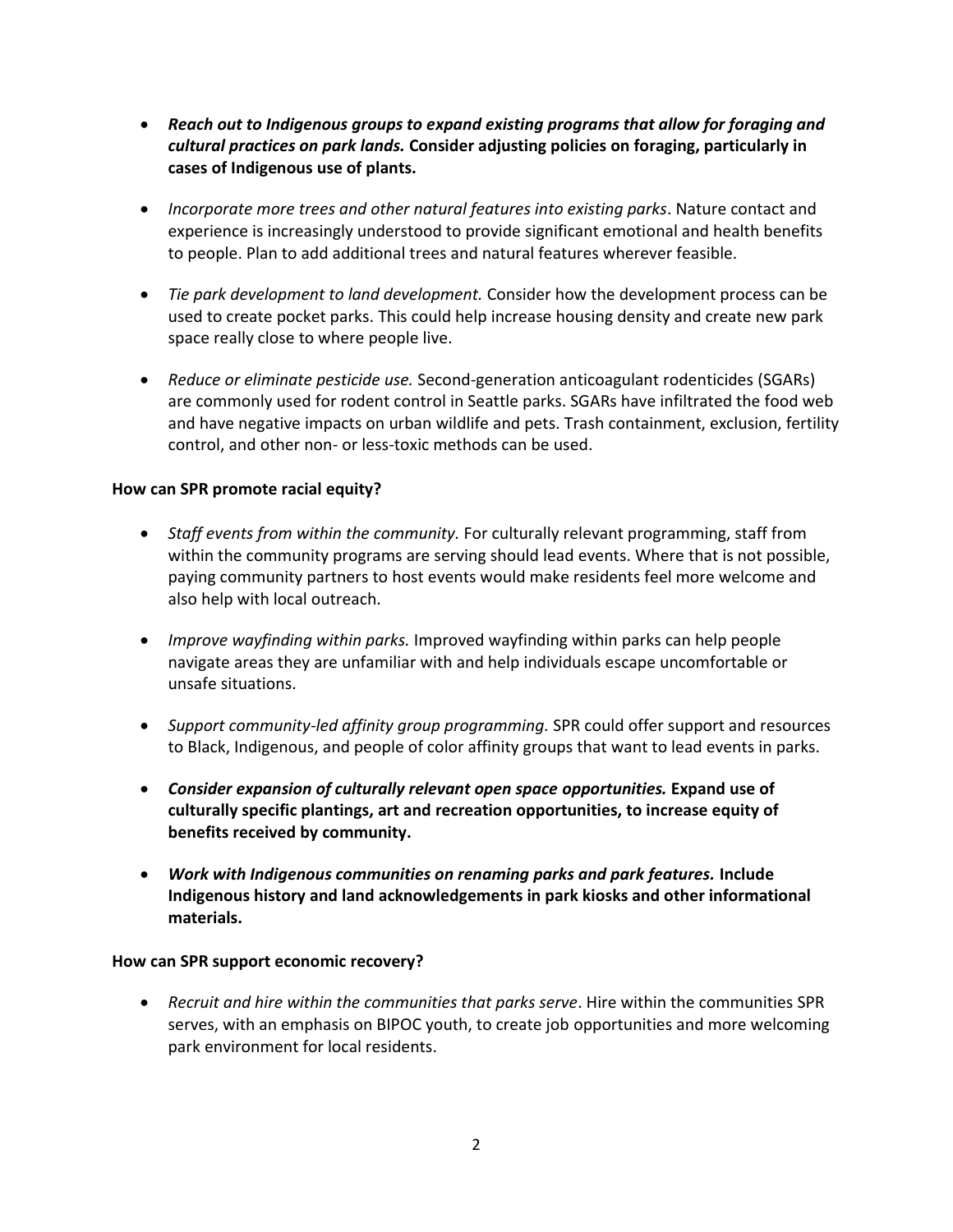- *Partner with SDOT and King County Metro.* Transportation can be a barrier to access to and participation in SPR programing. Advertise public transportation options to events and parks. Consider a free transit day to encourage ridership and visitation. This would leverage the combined strength of the parks and transit systems so people can take advantage of both.
- *Create a jobs program that pays for restoration and urban forestry work*. Volunteer stewardship programs tend to favor participation by people who have the means to volunteer. A jobs program with low barrier of entry for restoration and urban forestry work could bring in a greater diversity of people and provide a springboard to advance within SPR or elsewhere.
- *Fund and hire for maintenance and care of park space*. Recruit maintenance positions from communities close to parks and limit the range of maintenance duties for such positions. Maintenance doesn't need to be a centralized staffing model.
- *Consider remote work from park opportunities.* More people are working from home and more employers allow remote working. Some home environments aren't always conducive to work. Can SPR consider how to create opportunities for telecommuting from a park or community center?
- *Include local communities in conversations about budgeting for new positions and programming*. There are always competing priorities for budget dollars. If SPR moves toward supporting more paid people for maintenance/urban forestry labor, it may be a good idea include local residents in those conversations to discover what resonates with the community. Create spaces to have that dialogue with community about where budget goes, to ensure the needs of community are met.

## **How can SPR address climate change?**

- *Establish cooling centers at SPR facilities.* Not a lot of homes in Seattle have air conditioning and it is expensive to retrofit a home. Places where people can find relief from heat will be important as climate change brings more frequent and intense heat events.
- *Asses the city-wide capacity for tree planting.* How many trees do we have spaces for in Seattle? Where can we plant them and how fast can we do it? Create an action plan for enhancing urban canopy. SPR can't solve this problem on their own, but could do an assessment of their assets and create a departmental goal for canopy cover.
- *Improve energy efficiency at SPR facilities*. Consider green roofs and other strategies.
- Manage existing trees and vegetation for climate resilience. Extended drought, high heat, disease and pest outbreaks, and other climate impacts pose a serious threat to trees. How can we plan now to help trees and ecosystems adapt to and persist in a changing climate?